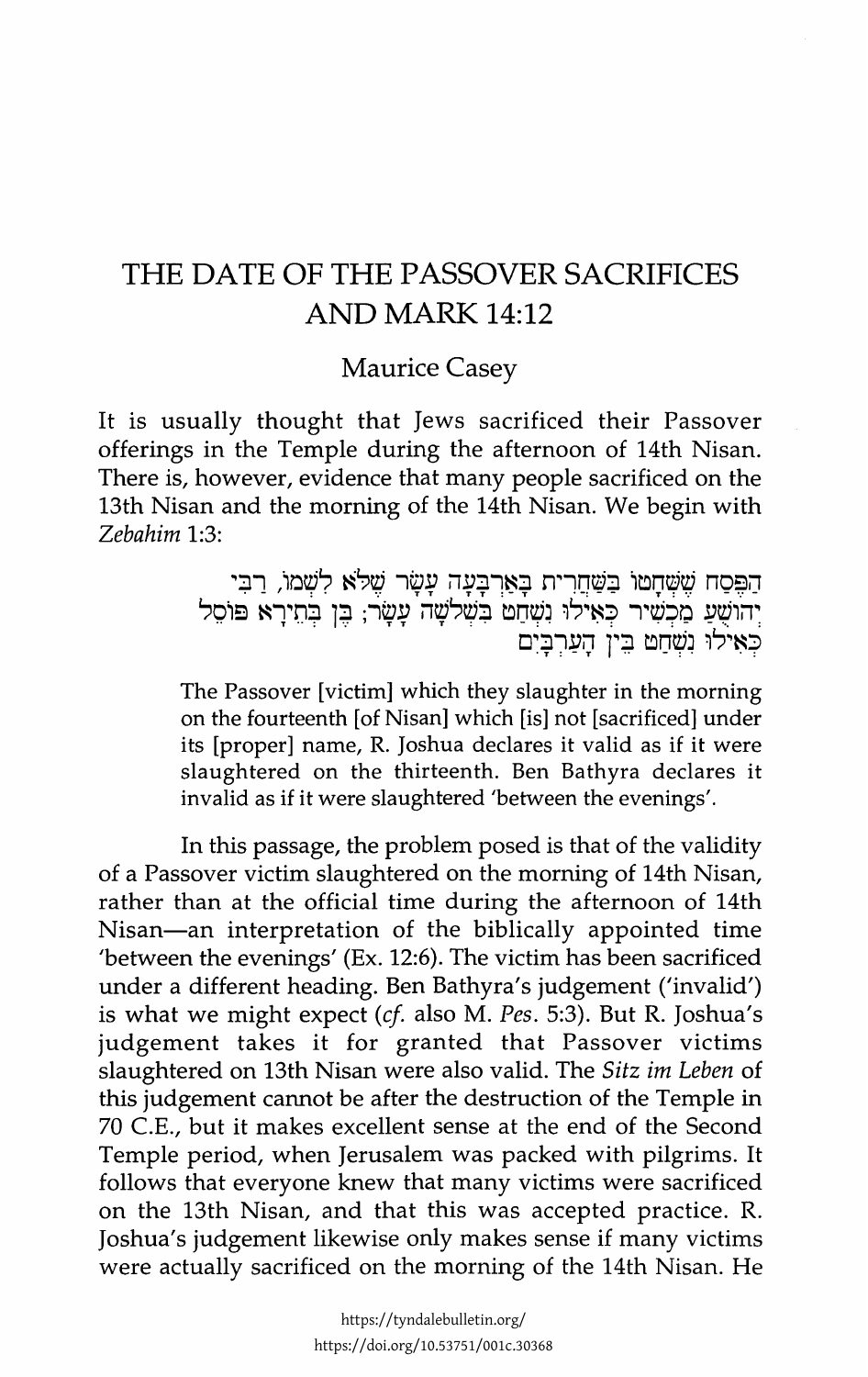may be identified as Joshua ben Hananiah, a relatively liberal rabbi who lived in Jerusalem before its fall, as did Ben Bathyra.

We can now interpret the opening of the Mishnaic tractate *Zebahim* in 1:1.

> כל־הזבחים שנזבחו שלא לשמן כשרים, אלא שלא עלו לבעלים לשם חובה, הוץ מו־הפסח, ומן החטאת, הפסח בזמנו, והחטאת בכל זמו

All the Sacrifices which they sacrifice not under their [proper] name are valid (but they do not free their owners from their obligation), except for the Passover [victim] and the Sin-offering. The Passover [victim] in its time, and the Sin-offering at any time.

The opening principle explains how the priests and scribes decided that Passover victims slaughtered under another heading are valid: there was a general principle to that effect. Why is the Passover invalid, if sacrificed under another heading, only 'in its time'? Surely no-one would be so foolish as to try to offer their Passover offering during the feast of Tabernacles? No indeed, the point must surely be to accept that Passover victims are valid if slaughtered under another name on 13th Nisan and the morning of 14th Nisan. This is why the Passover offering is different from the Sin-offering, which is always invalid if offered under the wrong heading.

With R. Joshua behind them, and an opposing rabbinical opinion recorded, some Jews will have had an unofficial exegesis of בין הערבים ('between the evenings', Ex. 12:6). The dual/plural could readily have been interpreted as indicating 13th and 14th Nisan. They sacrificed their victims under a different heading to get round priests whose exegesis they regarded as inaccurate and very inconvenient. They naturally considered that they had fulfilled their obligation, thereby differing from the view of the compiler of Mishnah *Zebahim.* 

These Mishnaic passages provide the background for understanding Mark 14:12: 'And on the first day of unleavened